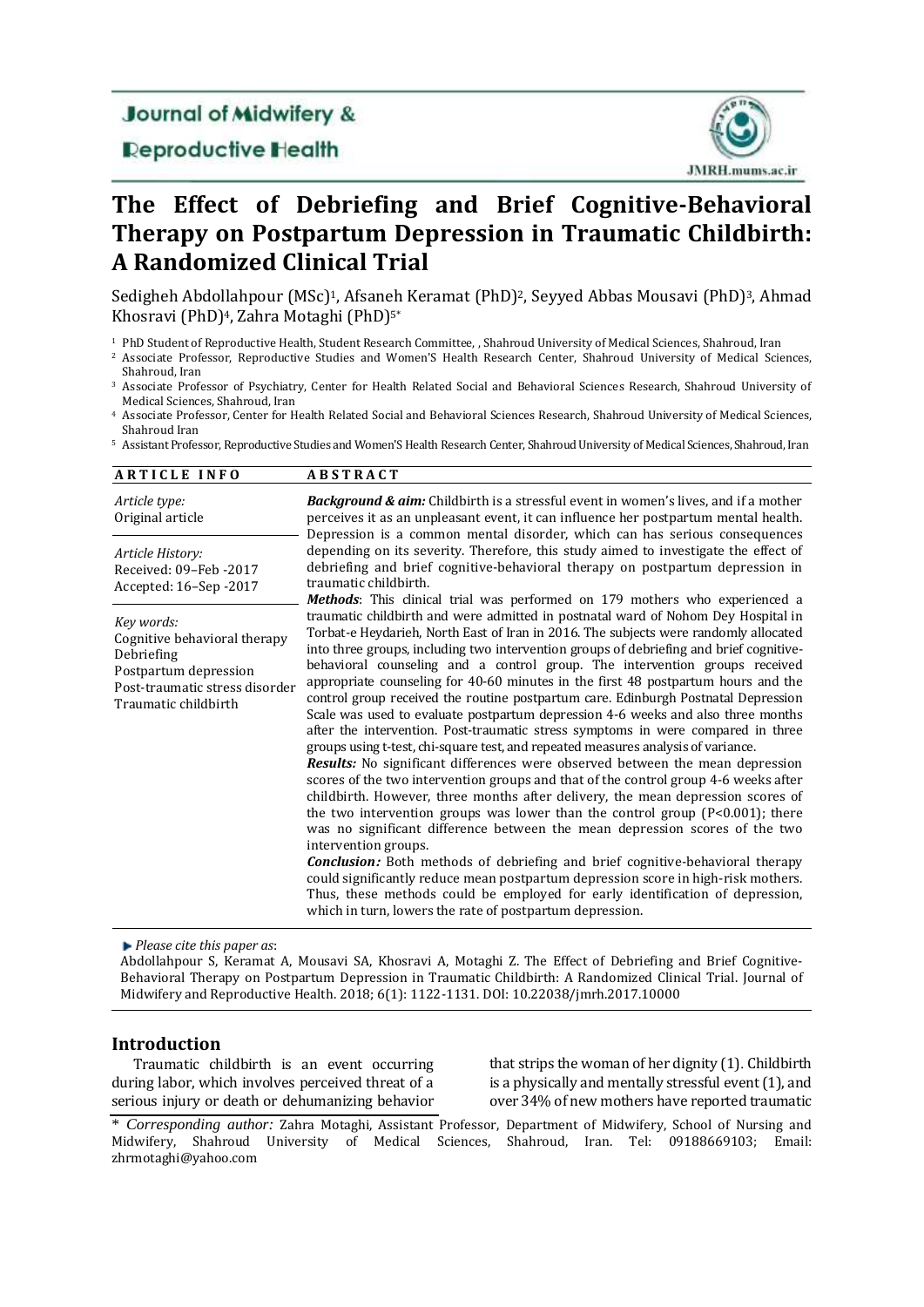childbirth (2).

Stress and anxiety are an individual's responses to external pressures or conditions (3, 4). This fear declines the likelihood of natural delivery, intensifies labor, exacerbates the experience of childbirth, impairs labor progression, and causes mental and psychological problems for breast-feeding (5). Symptoms of postpartum depression start within the postpartum period (6), and they can persist during the first year after delivery (7, 8). Symptoms of postpartum depression disorder (PPD) consist of anxiety (7, 8), severe nervousness, fear of being alone with the infant, and loss of control (9). The prevalence of postpartum depression is about 12-14% (10-12). In Iran, PPD was reported in 25.3% of new mothers, among whom the prevalence rates of unwanted pregnancy, illiteracy, being a housewife, and history of depression were 43.4%, 31.6%, 30.7%, and 45.2%, respectively (13). According to Austin, the prevalence of postpartum depression in Australia among middle-class women aged over 18 years was 26% (14). A large study in the UK showed that the negative impact of maternal depression on mother-infant relationship led to insecure attachment style, impaired mental health in the first 5 years of age (14-16), low selfconfidence and childhood IQ (16), inhibited growth and social interactions (17), more baby crying and colic (11), and high anxiety at the age of 13 years (18). These mothers, due to their negative mood and limited interactions, do not have a good understanding of having a baby; therefore, it takes up to three months after childbirth to attach to the baby (19).

In PPD mothers, self-confidence is low, and they feel they do not have sufficient parenting competence and skills (11). Because of their insufficient ability to perform their duties, these mothers accept the parenting role with delay (20). One factor affecting susceptibility to depression is self-efficacy. Due to their sense of competence and determination to prevent damages and due to their cognitive abilities, people with high selfefficacy adapt to adverse and challenging situations and eliminate obstacles quickly to reach their goal (21). Women experiencing traumatic childbirth are predicted to develop post-traumatic stress disorder (PTSD); they are more likely to develop depression and postpartum psychiatric problems (22).

Bloom identified that one of the differences between post-traumatic stress and postpartum depression is that depression can be developed without a sudden traumatic event in the mother and it is not necessarily the result of giving birth, although perinatal complications can be among its risk factors (23). In addition, research showed that few women with postpartum depression receive professional help due to their reluctance to seek out treatment (24). For this reason, it is essential to identify the stage of behavioral change in which women start attending the support groups since it could affect their chances of improvement (25). Examining personal growth, which involves positive changes in women's lives following birth trauma, can provide a complete picture of these psychological reactions, which in turn, sets the path for future research to promote posttraumatic growth in mothers (23). Beliefs, attitudes, and values affect people's mindsets (26). These beliefs can distort the way a person perceived the reality, interacts with other people, and experiences everyday life (26). Cognitive behavioral therapy can help restructure distorted thinking and perceptions, hence changing a person's behaviors for the better (25). Therefore, we aimed to investigate the effects of debriefing and brief cognitive-behavioral therapy on postpartum depression in traumatic childbirths.

#### **Materials and Methods**

This clinical trial was conducted at Postnatal Ward of Nohom Dey Hospital affiliated to Torbat-e Heydarieh University of Medical Sciences, Torbat-e Heydarieh, Iran, during 2016. We evaluated the effectiveness of two counseling methods on postpartum depression after a traumatic childbirth. The study population comprised of women who had experienced traumatic childbirth and were within the first 48 postpartum hours.

The inclusion criteria included giving birth after 22 weeks of gestation, ability to speak, Iranian nationality, no mental diseases, no psychiatric medications, no history of infertility or substance abuse by the mother, not having elective caesarean section, no history of depression, stress, or and anxiety during pregnancy, knowledge of cognitive-behavioral therapy concepts, and the ability to cope with a stressful situation similar to other participants.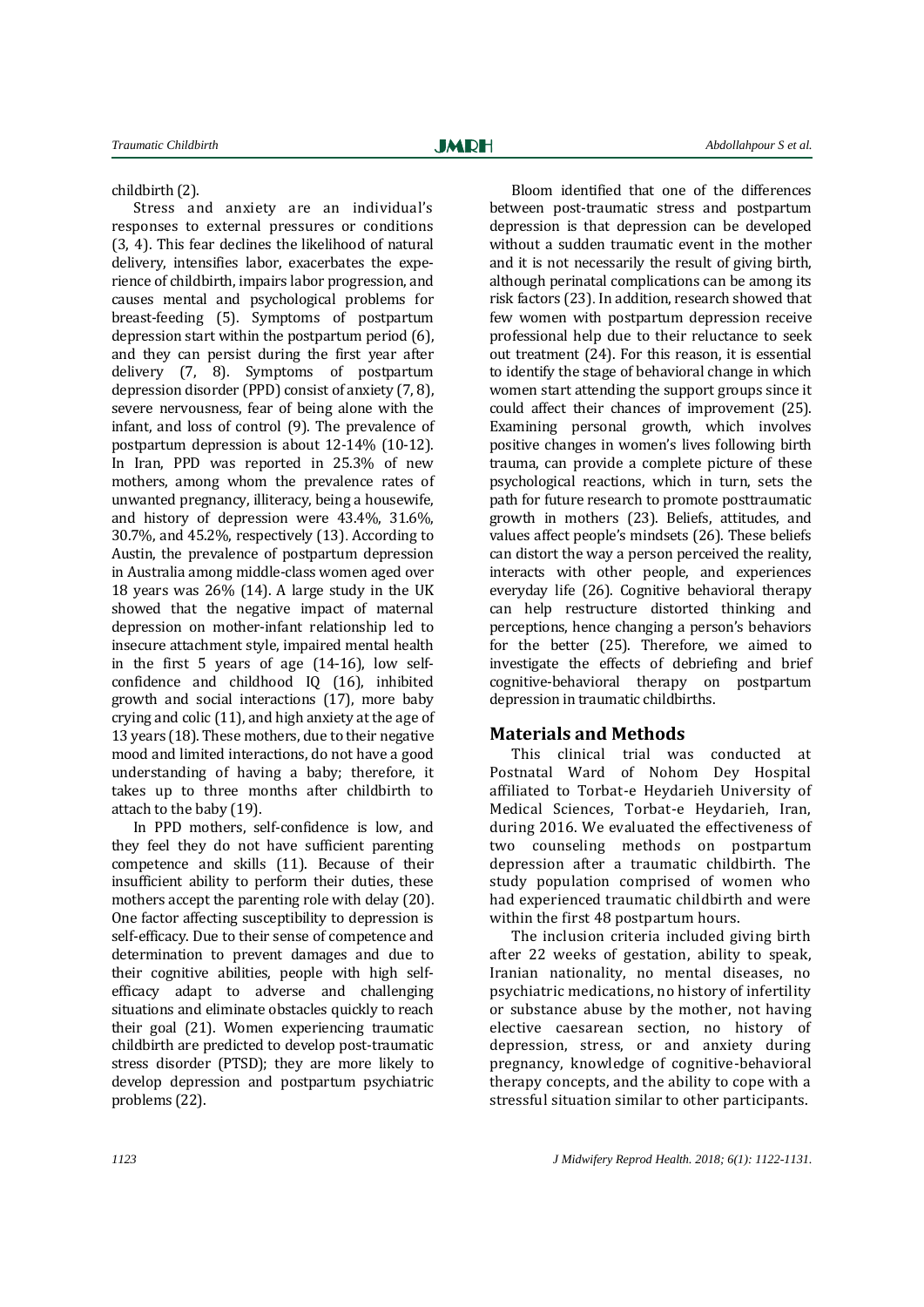The exclusion criteria for the mothers included requiring special care, taking advice from a source other than the researchers, experiencing no stressful life events over the past year, not wanting to continue participation in the project, and having no history of PTSD. Regarding the infants, the exclusion criteria consisted of prolonged hospitalization after the first follow-up and death.

The present study was registered and approved by the Ethics Committee of Shahroud University of Medical Sciences (code no.: IR-SHMU.REC.1394.42) and the Iranian Center for the Registration of Clinical Trails (code No.: RCT2015072522396N2). For mothers who were prone to traumatic childbirth, based on criteria A of DSM\_V\_TR, PTSD was determined according to Gombel's study, that is, the mothers were asked whether they had felt any threat of death or serious injury to themselves or their babies intrapartum (27).

The items of which were validated in several studies (28, 29). The validity and reliability of this questionnaire were established by a group of psychiatrists at Shahrud University of Medical Sciences. This criterion was first filled out for 400 mothers who met the inclusion criteria, of whom 193 mothers who had traumatic childbirth entered the study. For all the enrolled mothers, after obtaining informed consent, Coping Response Inventory of Billings and Moos and Depression, Anxiety, and Stress Scale-21 (DASS-21) were completed to ensure eligibility. In the analysis phase, we excluded those who were not homogeneous with others.

DASS-21 is a 21-item questionnaire measuring the severity of a range of symptoms common to both depression and anxiety (30). The scale was employed in several studies among pregnant women in Iran (31, 32). Coping Response Inventory of Billings and Moos also includes 19 items rated using a four-point Likert scale (ranging from 0 to 3) (33).

The participants were randomly assigned to three groups of debriefing, cognitive-behavioral therapy, and control using block size of six. The intervention groups received appropriate counseling and the control group received the routine postpartum care. In this study, one session of face-to-face counseling for 40-60 minutes in the first 48 postpartum hours was conducted in the Postnatal Ward by the researcher, who had an MSc in Obstetric Counseling.

The debriefing intervention provided women with an opportunity to discuss their labour, birth, and post-delivery events and experiences. Content of the discussion was determined by each woman's experiences and concerns, and up to one hour was made available for the session, so that they can evacuate their emotions through talking (34). A brief Cognitive behavioral therapy helps mothers think positively about what's happening and focused on improving the information that the women have about healthy lifestyles, techniques for managing anxiety, social skills and problem solving, relaxation, cognitive coping (26). Counseling content was preventive in nature and it was presented when mothers did not have any psychological problems yet, but they were at greater risk of developing psychological problems compared to others. For all the three groups, Edinburgh Postnatal Depression Scale was completed three months after delivery and scores above 13 were considered indicators of depression. In the first phase of follow-up, out of the 193 mothers who had a traumatic childbirth, four women from the control group, six from the cognitive-behavioral counseling group, and three from the debriefing group were excluded. Two mothers had their babies bedridden after the first follow-up, nine subjects could not be contacted for different reasons, one mother was not willing to answer the researcher's questions, and one mother's baby had died.

In the second phase of the follow-up, one person was excluded from the control group due to failure to contact her and a total of 180people remained in the study. To blind the researchers, the questionnaires were completed at 4-6 weeks by one researcher and three months after delivery by another. To analyze the data, t-test, chi-square test, and repeated measures analysis of variance (ANOVA) were run in SPSS. The significance threshold was set at 0.05. An overview of the method is shown in Figure 1.

#### **Results**

We sought to determine the effects of brief cognitive-behavioral counseling and debriefing on postpartum depression. In doing so, the Edinburgh Postnatal Depression Scale was completed by the mothers experiencing traumatic childbirth three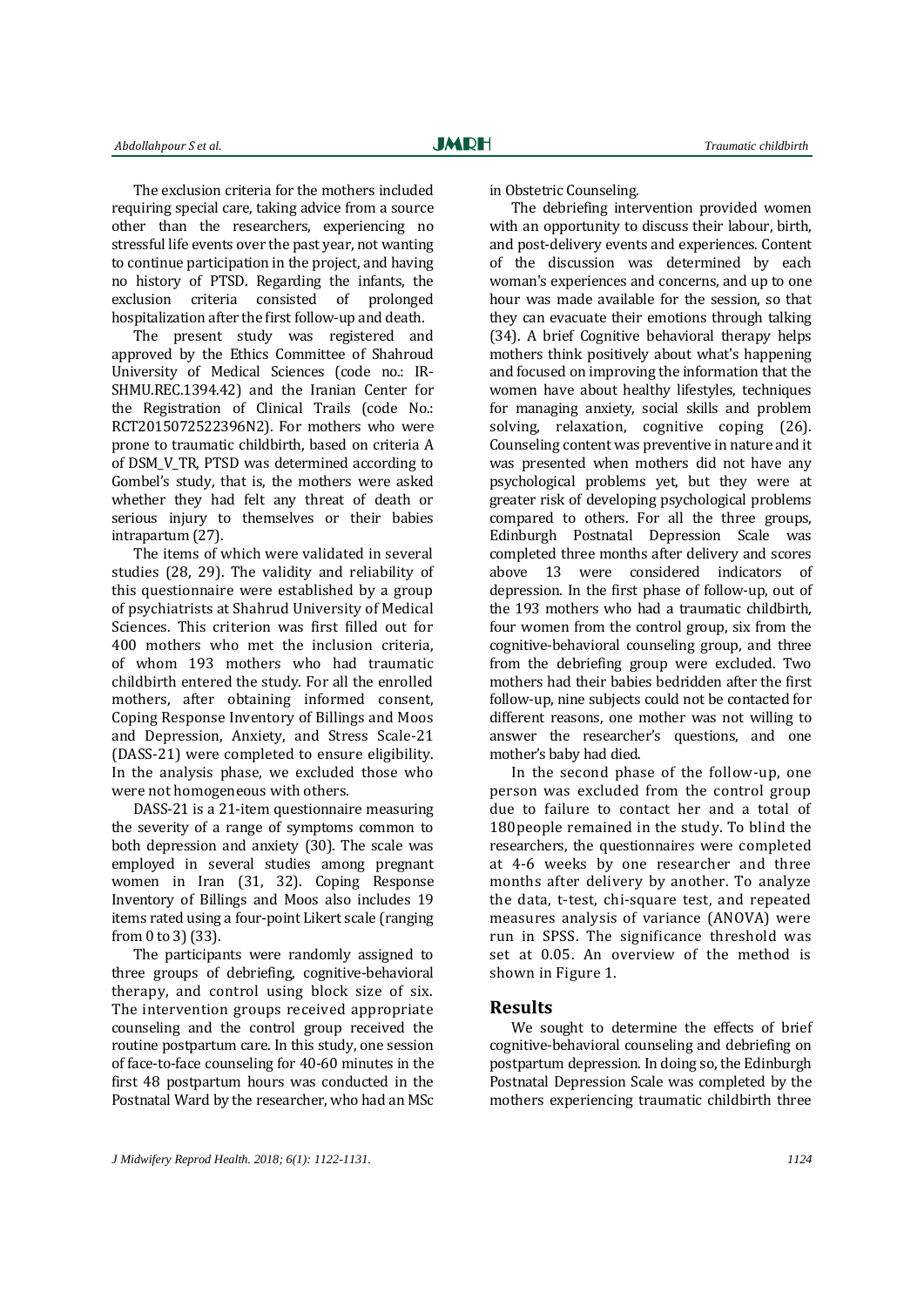

**Figure 1.** Mean score of depression between the three groups at two time points

months after parturition. The total mean score of depression for traumatic childbirths was 7±4.8 (range: 0-19). The results of one-way ANOVA and chi-square test showed that in terms of demographic variables, history, and pregnancyrelated variables, no significant differences were observed between the three groups (Table 1).

ANOVA reflected that mean scores of depression were significantly different among the three groups after three months; however,

**Table 1**. Comparison of demographic and pregnancy characteristics of the two groups

| <b>Variable</b>               | <b>Intervention</b><br>Group<br>(debriefing) | <b>Intervention</b><br>Group (CBT) | Control<br>Group | <b>Total</b>    | <b>Test</b>                   |
|-------------------------------|----------------------------------------------|------------------------------------|------------------|-----------------|-------------------------------|
| Mother's age (mean $\pm$ SD)  | $25.8 \pm 7.2$                               | $25.5 \pm 5.9$                     | $27.5 \pm 6.1$   | $26.5 \pm 6.4$  | $F = 1.8$<br>$P$ -value=0.16  |
| Mother's education (mean±SD)  | $8.05 \pm 3.9$                               | $8.06 \pm 3.6$                     | $8.04 \pm 3.8$   | $8.05 \pm 3.8$  | $F=0$<br>$P$ -value=1         |
| Husband's education (mean±SD) | $7.9 \pm 3.5$                                | $7.8 \pm 2.9$                      | $8.5 \pm 3.5$    | $8.1 \pm 3.3$   | $F=0.7$<br>$P-value=0.49$     |
| Parity (mean±SD)              | $1.9 \pm 1.1$                                | $2 + 1.02$                         | $2.17 \pm 1.08$  | $2.05 \pm 1.08$ | $F=0.9$<br>$P-value=0.4$      |
| Live birth (mean $\pm$ SD)    | $0.76 \pm 1.1$                               | $0.8 + 1.05$                       | $1.02 \pm 1.07$  | $0.89 \pm 1.1$  | $F = 1.05$<br>$P$ -value=0.34 |
| Abortion (mean±SD)            | $0.33 \pm 0.79$                              | $0.25 \pm 0.53$                    | $0.2 \pm 0.46$   | $0.25 \pm 0.85$ | $F=0.71$<br>$P-value=0.49$    |
| Still birth (mean±SD)         | $0.01 \pm 0.14$                              | $0.04 \pm 0.20$                    | $0.01 \pm 0.11$  | $0.02 \pm 0.14$ | $F=0.63$<br>$P-value = 0.52$  |
| Gestational age (mean±SD)     | $38.94 \pm 1.8$                              | $39.1 \pm 1.5$                     | $39.07 \pm 1.8$  | $39.05 \pm 1.7$ | $F = 0.14$<br>$P$ -value=0.86 |
| DASS Total (mean±SD)          | $23.2 \pm 6.8$                               | $23.3 \pm 6.6$                     | $21.7 \pm 7.3$   | $22.6 \pm 7.02$ | $F = 1.1$<br>$P-value=0.33$   |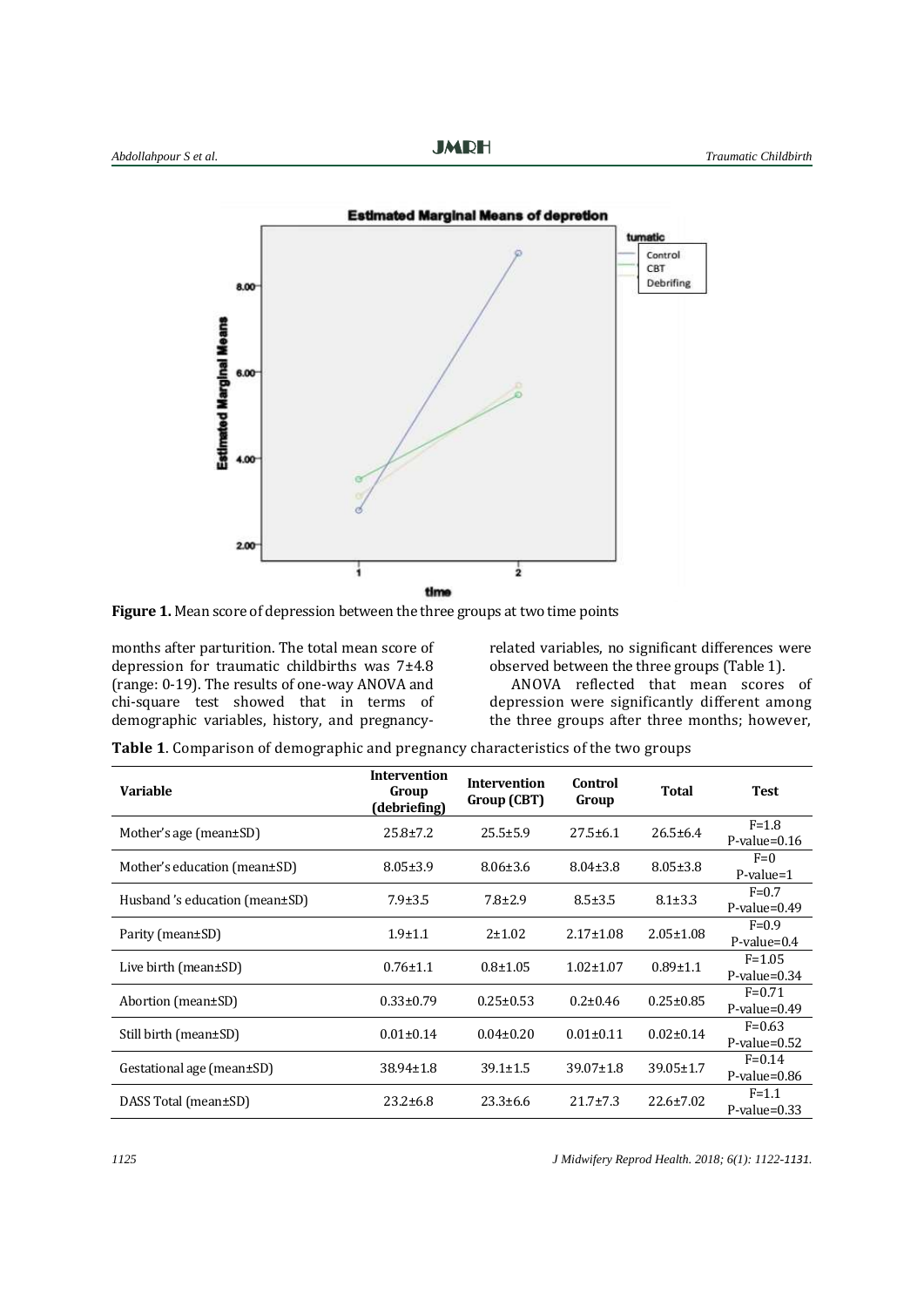| Abdollahpour S et al.                      |                                                       | JMRH                               |                                      |                                      | Traumatic childbirth                   |                                   |
|--------------------------------------------|-------------------------------------------------------|------------------------------------|--------------------------------------|--------------------------------------|----------------------------------------|-----------------------------------|
|                                            |                                                       |                                    |                                      |                                      |                                        |                                   |
| Continuous of table 1.                     |                                                       |                                    |                                      |                                      |                                        |                                   |
| Ability to cope with stress                |                                                       | $18.6 \pm 9.2$                     | $16.8 + 8.6$                         | 18.01±9.9                            | $17.9 + 9.3$                           | $F = 0.44$<br>$P-value=0.64$      |
| Total depression score                     |                                                       | $3.1 \pm 2.06$                     | $3.5 \pm 2.3$                        | $2.7 \pm 1.4$                        | $3.07 \pm 1.9$                         | $F = 2.1$<br>$P-value=0.12$       |
| Total anxiety score                        |                                                       | $9.3 \pm 3.5$                      | $9.19 \pm 3.1$                       | $8.2 + 3.5$                          | $8.7 \pm 3.4$                          | $F=1.9$<br>$P-value=0.15$         |
| Total stress score                         |                                                       | $10.8 \pm 3.3$                     | $10.6 \pm 3.4$                       | $10.7 + 4.3$                         | $10.7 \pm 3.8$                         | $F = 0.23$<br>$P-value=0.97$      |
| Occupation( $\%$ )                         | Housewife<br>Working                                  | 51(100)<br>0(0)                    | 46(97.9)<br>1(2.1)                   | 81(98.8)<br>1(1.2)                   | 178(98.9)<br>2(1.1)                    | $x^2 = 1.02$<br>$P-value=0.59$    |
| Infant's gender(%)                         | Girl<br>Boy<br>Twin                                   | 21(41.2)<br>27(52.9)<br>3(5.9)     | 23(48.9)<br>22(46.8)<br>2(4.3)       | 45(54.9)<br>36(43.9)<br>1(1.2)       | 89(49.4)<br>85(47.2)<br>6(3.3)         | $x^2 = 3.9$<br>$P-value=0.41$     |
| Pregnancy<br>$acceptance(\%)$              | Wanted<br>Unwanted                                    | 44(86.3)<br>7(13.7)                | 40(85.1)<br>7(14.9)                  | 61(74.4)<br>21(25.6)                 | 145(80.6)<br>35(19.4)                  | $x^2 = 3.6$<br>$P-value=0.15$     |
| Satisfaction with<br>gender(%)             | No<br>Yes                                             | 6(11.8)<br>45(88.2)                | 5(10.6)<br>42(89.4)                  | 13(15.9)<br>69(84.1)                 | 24(13.3)<br>156(86.7)                  | $0.85x =$<br>$P-value=0.65$       |
| Pregnancy<br>complications(%)              | No<br>Yes                                             | 28(54.9)<br>23(45.1)               | 32(68.1)<br>15(31.9)                 | 51(62.2)<br>31(37.8)                 | 111(61.7)<br>69(38.3)                  | $x^2 = 1.8$<br>P-value=0.4        |
| Delivery<br>complications(%)               | No<br>Yes                                             | 31(60.8)<br>20(39.2)               | 23(48.9)<br>24(51.1)                 | 49(59.8)<br>33(40.2)                 | 103(57.2)<br>77(42.8)                  | $x^2 = 1.7$<br>P-value=0.4        |
| Type of delivery                           | Vaginal<br>Cesarean                                   | 35(68.6)<br>16(31.4)               | 27(57.4)<br>20(42.6)                 | 53(64.6)<br>29(35.4)                 | 115(63.9)<br>65(36.1)                  | $x^2 = 1.3$<br>$P-value=0.5$      |
| Gestational age at<br>the time of delivery | 34 weeks or less<br>$34 - 36/9$<br>37 weeks or more   | 2(3.9)<br>3(5.9)<br>46(90.2)       | 1(2.1)<br>3(6.4)<br>43(91.5)         | 3(3.7)<br>4(4.9)<br>75(91.5)         | 6(3.3)<br>10(5.6)<br>164(91.1)         | $\chi^2 = 0.42$<br>$P-value=0.98$ |
| Birth weight                               | Less than 2500 g<br>$2500 - 4000$ g<br>More than 4000 | 8(15.7)<br>39(76.5)<br>4(7.8)      | 5(10.6)<br>39(83)<br>3(6.4)          | 11(13.4)<br>66(80.5)<br>5(6.1)       | 24(13.3)<br>144(80)<br>12(6.7)         | $x^2=0.75$<br>$P-value=0.94$      |
| Husbands' history<br>of substance abuse    | No<br>Cigarette<br>Hookah<br>Illegal drugs            | 48(94.1)<br>3(5.9)<br>0(0)<br>0(0) | 41(87.2)<br>4(8.5)<br>2(4.3)<br>0(0) | 73(89)<br>6(7.3)<br>1(1.2)<br>2(2.4) | 162(90)<br>13(7.2)<br>3(1.7)<br>2(1.1) | $x^2 = 5.6$<br>$P$ -value=0.46    |
| Mother's residential<br>location           | Urban<br>Rural                                        | 13(25.5)<br>38(74.5)               | 10(21.3)<br>37(78.7)                 | $\overline{22}(26.8)$<br>60(73.2)    | 45(25)<br>135(75)                      |                                   |

 $\frac{1}{2}$  is a set of  $\frac{1}{2}$ 

P-value<0.05

CBT: cognitive-behavioral therapy

4-6 weeks after delivery no significant differences were noted among the three groups (Table 2).

A significant difference was noted in the mean depression scores between the two intervention groups and the control group, but there was no statistically significant difference between the two intervention groups (Table 3).

Three months after delivery, results of repeated measures ANOVA (Figure 2) revealed that the mean depression scores of the two intervention groups and the control group were not significantly different (Figure 2), and the P-value based on Greenhouse-Geisser correction was less than 0.001. (Group \* Time; Greenhouse =  $P < 0.001$ ).

**Table 2.** Mean depression scores of the three groups of traumatic childbirth

| Time               | ∵ontrol       | $\mathsf{CBT}^{**}$ | <b>Debriefing</b> | Total          |      | P-value <sup>*</sup> |
|--------------------|---------------|---------------------|-------------------|----------------|------|----------------------|
| after 4-6 week     | $2.7 \pm 1.4$ | $3.5 \pm 2.3$       | $3.1 \pm 2.06$    | $3.06 \pm 1.9$ | 4.I  | 0.12                 |
| after three months | $8.7 + 4.1$   | $5.4 \pm 5.1$       | $5.6 + 4.9$       | $7+4.8$        | 10.3 | 0.001                |
| $*P-value<0.05$    |               |                     |                   |                |      |                      |

\*\*CBT: cognitive behavioral therapy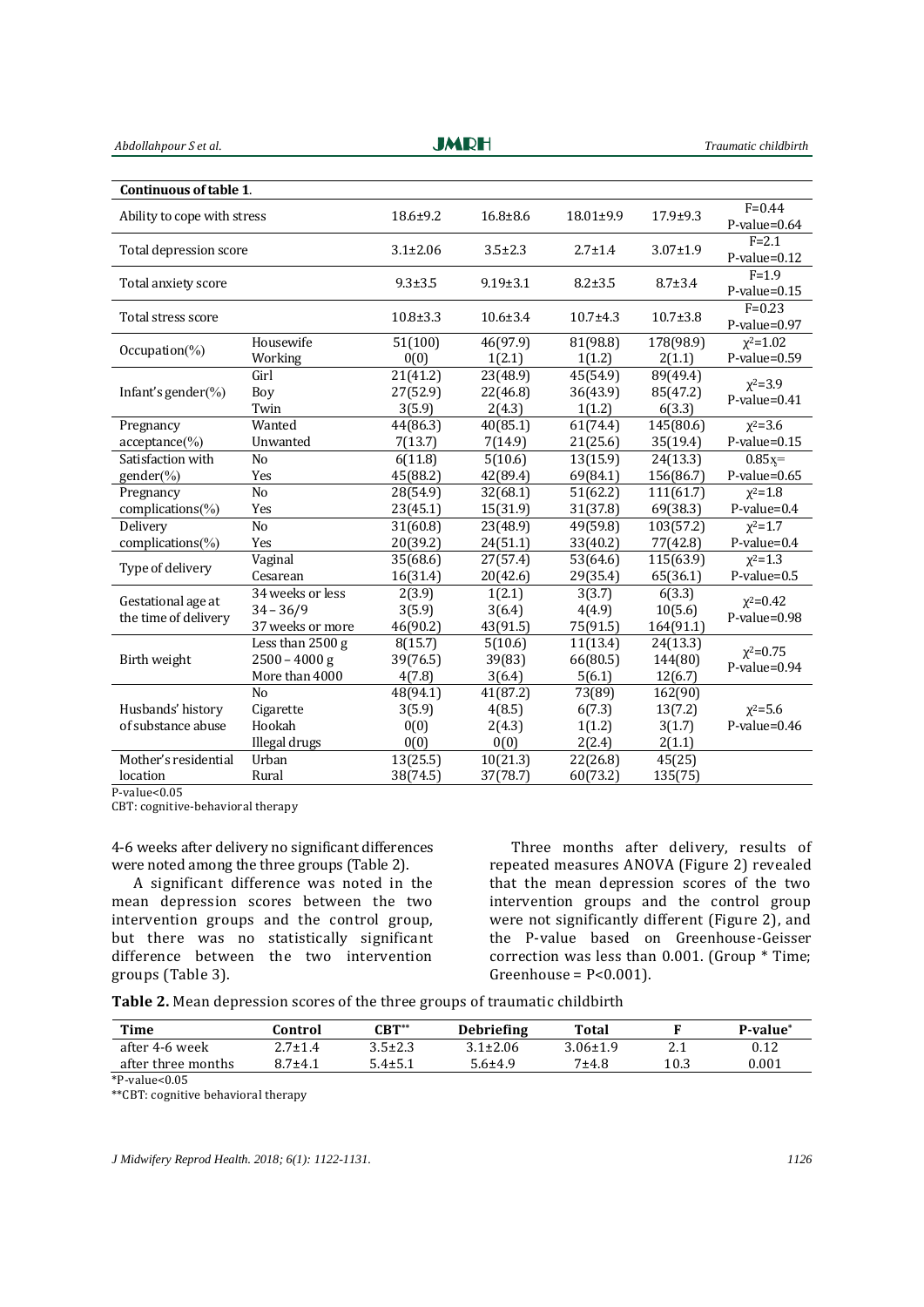**JMRH** 

**Table 3.** Comparison of mean depression scores between the three groups three months postintervention

| <b>Comparison</b><br>between groups | Group name | <b>Mean±standard</b><br>deviation | Difference mean±standard<br>error | P-value |
|-------------------------------------|------------|-----------------------------------|-----------------------------------|---------|
| Total postpartum                    | Control    | $8.7 + 4.1$                       | $3.2 \pm 0.85$                    | 0.001   |
|                                     | $CBT^*$    | $5.4 \pm 5.1$                     |                                   |         |
|                                     | Debriefing | $5.6 \pm 4.9$                     | $0.2 \pm 0.94$                    | 0.81    |
| depression score                    | $CBT^*$    | $5.1 \pm 4.1$                     |                                   |         |
|                                     | Control    | $8.7 + 4.1$                       |                                   | 0.001   |
|                                     | Debriefing | $5.6 + 4.9$                       | $3.06 \pm 0.83$                   |         |

\*CBT: cognitive behavioral therapy



**Figure 2**. Consort flow Diagram of the study

#### **Discussion**

Among the women experiencing traumatic childbirth, both early brief cognitive-behavioral counseling and debriefing significantly lowered the mean depression scores three months after delivery. These mothers were screened with standard A-DSM-5 and were more prone to psychological problems compared to other parturient mothers. Wiklun showed that in women who were screened with the Edinburgh scale, brief cognitive-behavioral counseling gradually led to significant differences between the

two groups (Group \* Time), and he recommended brief cognitive-behavioral interventions for the treatment of mothers at risk for postpartum depression (35).

In Chabrol's study, which aimed at preventing postpartum depression, mothers who scored higher than 9 on Edinburgh scale immediately after parturition were screened and re-evaluated after 4-6 weeks of cognitive-behavioral counseling. His results showed that cognitive-behavioral counseling caused a significant difference between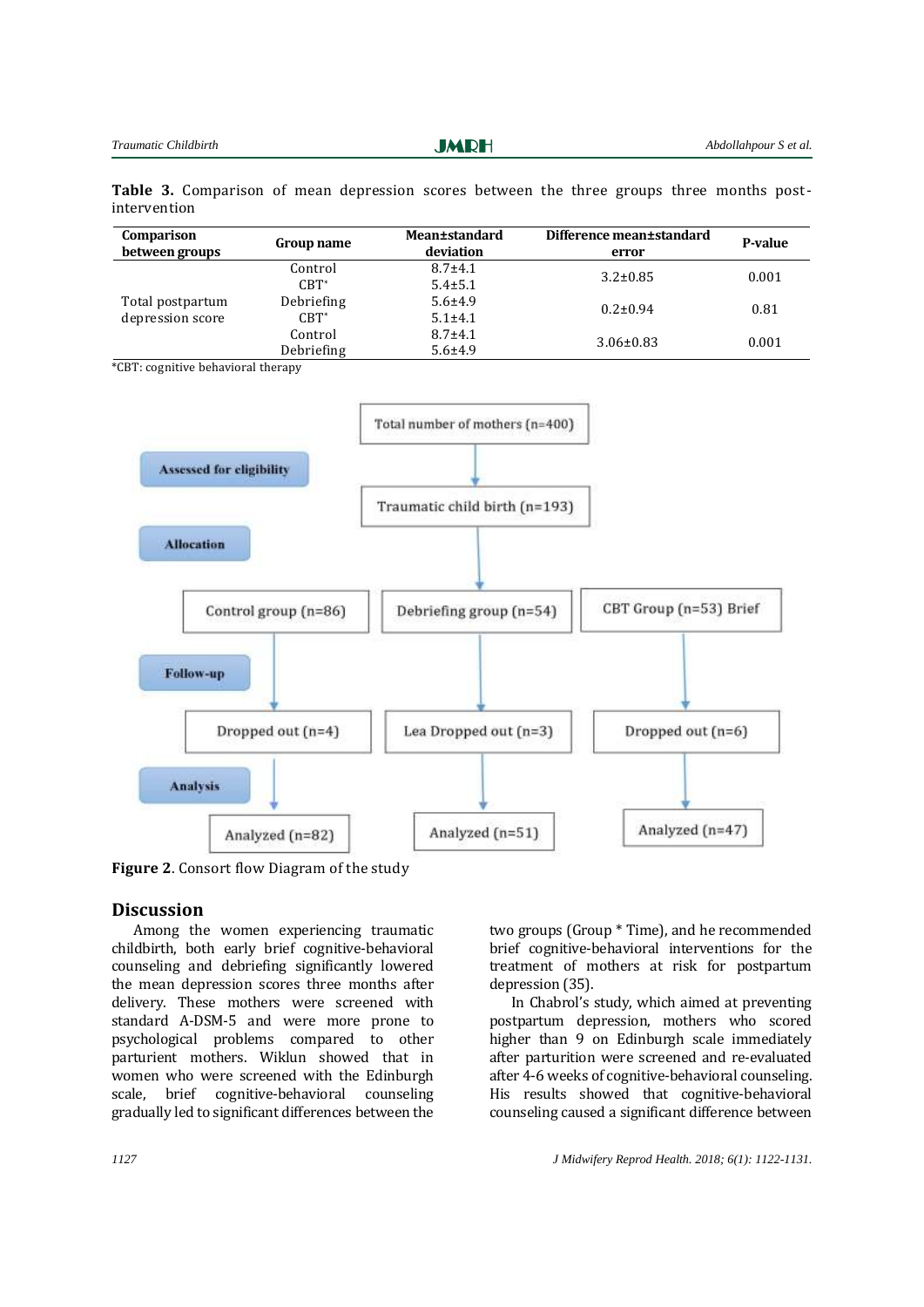two groups in terms of mean postpartum depression score (36). In a study by Milgrom conducted using a notebook that provided cognitive-behavioral information, mothers who were prone to postpartum depression were followed-up through phone calls 12 weeks after delivery. It was found that the mean scores of depression and anxiety in the intervention and control groups were significantly different (37). In a study by Tandon, significant differences were observed in the mean scores of depression between the intervention group who received cognitive-behavioral counseling and the control group who received only the routine care at home (38).

In a study by Carta, cognitive-behavioral counseling was used to prevent postpartum depression, and two days after the delivery, at-risk mothers were screened using the Edinburgh Postnatal Depression Scale. Mothers with a score higher than 10 were assigned to the intervention group and those with a score less than 10 were assigned to the control group. The intervention group received cognitive-behavioral counseling, and follow-up was performed during 40 days, and 3, 6 and 12 months after delivery. After 12 months, women who had not received counseling obtained higher depression mean scores than the other group. This study showed that early identification of at-risk women and early treatment with cognitive-behavioral counseling are essential (39). Recent studies showed that early counseling, cognitive behavioral therapy, and identification of mothers who were at increased risk of postpartum depression should be performed by health care providers to deal with this problem and prevent its complications (40-43).

The other result of the present study was that debriefing counseling in the first 48 postpartum hours decreased the mean score of depression in the women who had experienced traumatic childbirth. Review of six studies showed that in two studies debriefing could reduce depression scores, whereas four studies showed no effects. In a study by Lavender, one debriefing session immediately after delivery had a positive impact on reducing depression scores three weeks after delivery (44). In a study by Gambel, which was similar to the present study in terms of procedure, mothers in the first 24-48 postnatal hours were screened using the standard DSM\_IV\_A. Mothers

were asked whether they had a feeling of fear and threat to their lives or their babies' lives and whether they had experienced physical harm. The mothers were divided into two groups; the experimental group received debriefing counseling and the control group received the routine care. After 4-6 weeks, the mothers were followed up through phone calls, and Edinburgh scale was completed for the mothers. It was found that there was a significant difference between the two groups. The two groups were compared three months after delivery, and the results demonstrated that the depressive symptoms of the mothers had diminished. In that study, it was recommended to continue the intervention for a longer period (27).

In the studies by Small in 2000 and 2006, mothers prone to depression due to caesarean section, forceps, or vacuum were divided into two groups, and the intervention group received debriefing. Edinburgh scale was employed to follow up the mothers 6 months and 6 years afterwards, and the results showed no significant differences between the two groups (45, 46). In a study by Tam, in the first 48 postnatal hours, mothers who had a highly morbid pregnancy and childbirth were screened and then divided into two groups; the intervention group received debriefing. General Health Questionnaire was completed for them before the intervention and six weeks after childbirth. However, debriefing did not significantly reduce depression scores in the two groups (47).

In a study by Priest, which was conducted 24- 72 hours after delivery, debriefing was used in the intervention group. Edinburgh scale was completed after 2 weeks and 2, 6, and 12 months. Mean depression scores were significantly different between the two groups (48). The results of the last four studies were not consistent with our findings probably because the effect of debriefing decreases as time passes.

The limitation of this study was difficultly in accessing the mothers after delivery. For future studies, longer follow-ups and postpartum counseling interventions seem to be beneficial.

#### **Conclusion**

Both brief cognitive-behavioral counseling and debriefing had a significant impact on the reduction of mean postpartum depression scores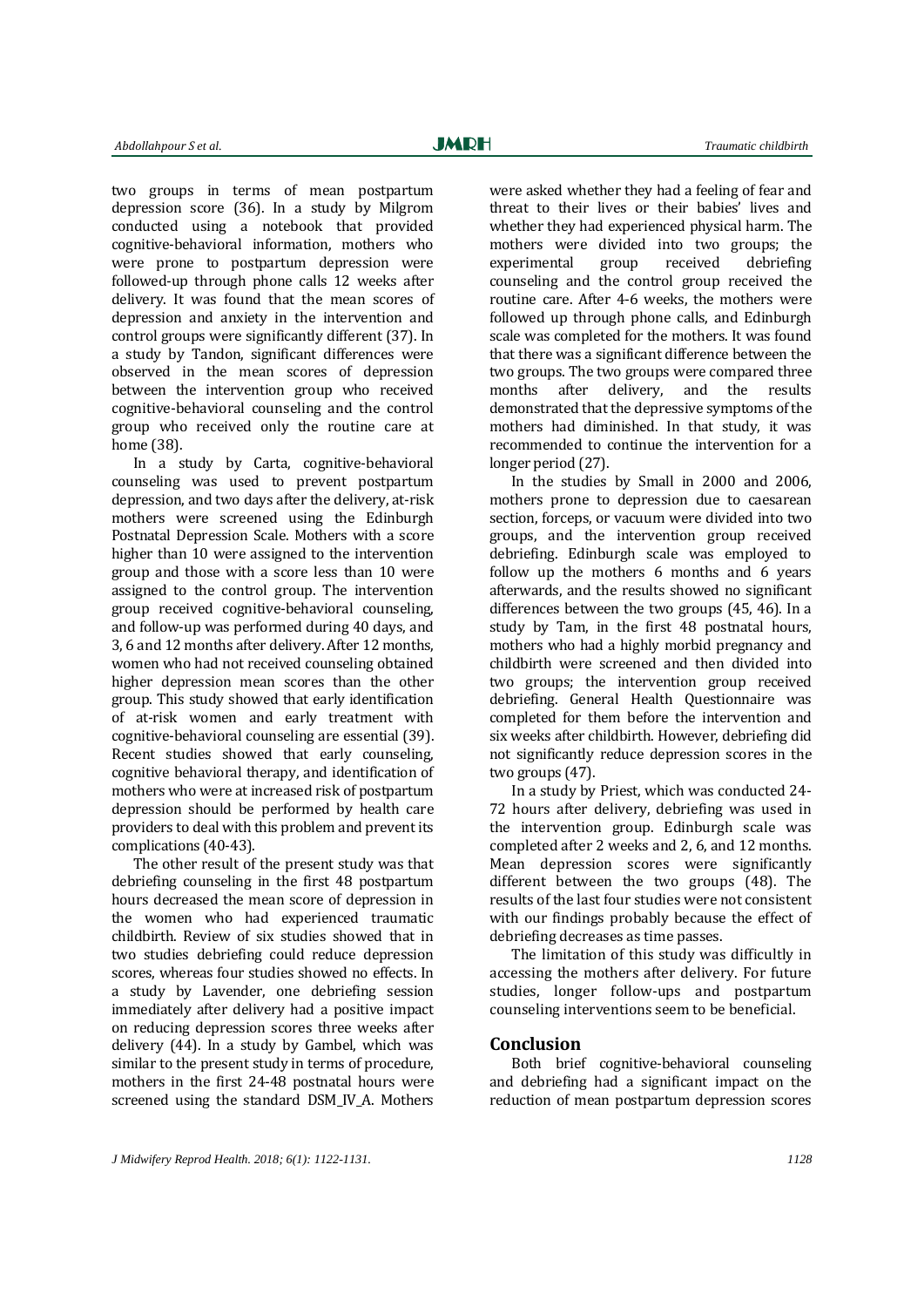in mothers experiencing traumatic childbirth. In the brief cognitive-behavioral counseling, the mean postpartum depression scores decreased more effectively compared to the debriefing group.

#### **Acknowledgements**

This article was derived from an MSc thesis in Obstetrics, which was supported by Shahroud University of Medical Sciences, Shahrud, Iran. We wish to thank the Research Deputy of Shahroud University of Medical Sciences, staff of the Postnatal Ward of Nohom Dey Hospital of Torbat-e-Heidarieh, and all the mothers who participated in this project.

#### **Conflicts of interest**

The authors declare no conflicts of interest.

#### **References**

- 1. Penacoba-Puente C, Carmona-Monge FJ, Marin-Morales D, Ecija Gallardo C. Evolution of childbirth expectations in Spanish pregnant women. Applied Nursing Research. 2016; 29:59-63.
- 2. Soet JE, Brack GA, DiIorio C. Prevalence and predictors of women's experience of psychological trauma during childbirth. Birth. 2003; 30(1):36-46.
- 3. Kaplan HI, Sadock BJ. The status of the paranoid today, his diagnosis, prognosis and treatment. Psychiatric Quarterly. 1971; 45(4):528-541.
- 4. Martin JL, McLean G, Cantwell R, Smith DJ. Admission to psychiatric hospital in the early and late postpartum periods: Scottish national linkage study. BMJ Open. 2016; 6(1):e008758.
- 5. Kizilirmak A, Baser M. The effect of education given to primigravida women on fear of childbirth. Applied Nursing Research. 2016; 29:19-24.
- 6. American Psychiatric Association. Diagnostic and statistical manual of mental disorders. Arlington: American Psychiatric Publishing; 2013.
- 7. Austin MP. Classification of mental health disorders in the perinatal period: future directions for DSM-V and ICD-11. Archives of Women's Mental Health. 2010; 13(1):41-44.
- 8. Wisner KL, Moses-Kolko EL, Sit DK. Postpartum depression: a disorder in search of a definition. Archives of Women's Mental Health. 2010; 13(1):37-40.
- 9. Beck CT. Teetering on the edge: a substantive theory of postpartum depression. Nursing Research. 1993; 42(1):42-48.
- 10. Centers for Disease Control and Prevention (CDC). Prevalence of self-reported postpartum depressive symptoms--17 states, 2004-2005. MMWR, Morbidity and Mortality Weekly Report. 2008; 57(14):361-366.
- 11. Paulson JF, Dauber S, Leiferman JA. Individual and combined effects of postpartum depression in mothers and fathers on parenting behavior. Pediatrics. 2006; 118(2):659-668.
- 12. Segre LS, O'Hara MW, Arndt S, Stuart S. The prevalence of postpartum depression: the relative significance of three social status indices. Social Psychiatry and Psychiatric Epidemiology. 2007; 42(4):316-321.
- 13. Veisani Y, Delpisheh A, Sayehmiri K, Rezaeian S. Trends of postpartum depression in iran: a systematic review and meta-analysis. Depression Research and Treatment. 2013; 2013:291029.
- 14. Austin MP, Hadzi-Pavlovic D, Priest SR, Reilly N, Wilhelm K, Saint K, et al. Depressive and anxiety disorders in the postpartum period: how prevalent are they and can we improve their detection? Archives of Women's Mental Health. 2010; 13(5):395-401.
- 15. Murray L, Arteche A, Fearon P, Halligan S, Croudace T, Cooper P. The effects of maternal postnatal depression and child sex on academic performance at age 16 years: a developmental approach. Journal of Child Psychology and Psychiatry. 2010; 51(10):1150-1159.
- 16. Murray L, Sinclair D, Cooper P, Ducournau P, Turner P, Stein A. The socioemotional development of 5-year-old children of postnatally depressed mothers. The Journal of Child Psychology and Psychiatry and Allied Disciplines. 1999; 40(8):1259-1271.
- 17. Feldman R, Granat A, Pariente C, Kanety H, Kuint J, Gilboa-Schechtman E. Maternal depression and anxiety across the postpartum year and infant social engagement, fear regulation, and stress reactivity. Journal of the American Academy of Child & Adolescent Psychiatry. 2009; 48(9):919-927.
- 18. Halligan SL, Murray L, Martins C, Cooper PJ. Maternal depression and psychiatric outcomes in adolescent offspring: a 13-year longitudinal study. Journal of Affective Disorders. 2007; 97(1-3):145-154.
- 19. Leigh B, Milgrom J. Risk factors for antenatal depression, postnatal depression and parenting stress. BMC Psychiatry. 2008; 8(1):24.
- 20. Barr JA. Postpartum depression, delayed maternal adaptation, and mechanical infant caring: a phenomenological hermeneutic study. International Journal of Nursing Studies. 2008; 45(3):362-369.
- 21. Schwarzer R, Mueller J, Greenglass E. Assessment of perceived general self-efficacy on the Internet: Data collection in cyberspace. Anxiety, Stress and Coping. 1999; 12(2):145-161.
- 22. Gill JM, Page GG, Sharps P, Campbell JC.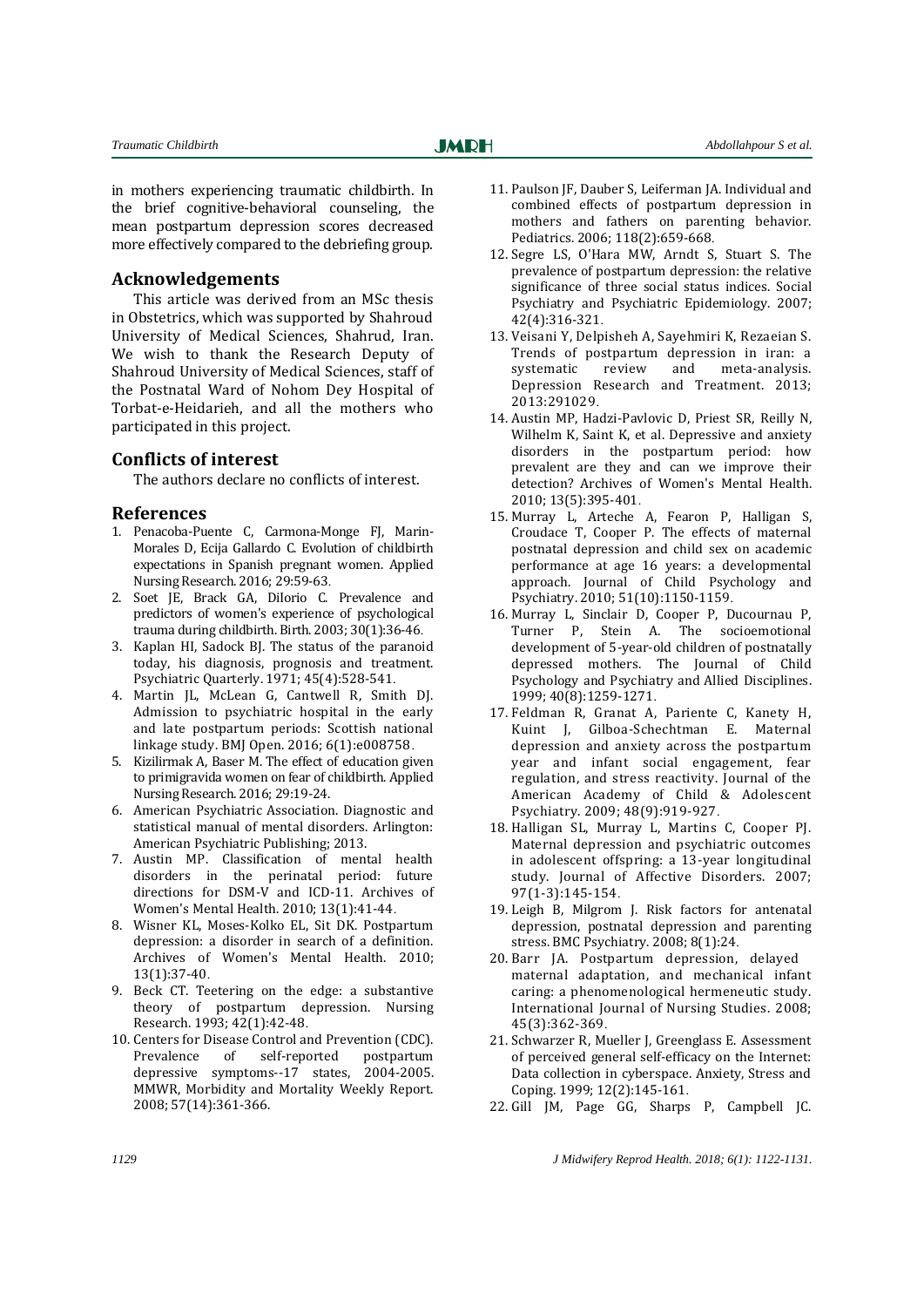Experiences of traumatic events and associations with PTSD and depression development in urban health care-seeking women. Journal of Urban Health. 2008; 85(5):693-706.

- 23. Blom E, Jansen P, Verhulst F, Hofman A, Raat H, Jaddoe V, et al. Perinatal complications increase the risk of postpartum depression. The Generation R Study. BJOG: An International Journal of Obstetrics & Gynaecology. 2010; 117(11):1390-1398.
- 24. Terry DJ, Mayocchi L, Hynes GJ. Depressive symptomatology in new mothers: A stress and coping perspective. Journal of Abnormal Psychology. 1996; 105(2):220.
- 25. Bryant RA. Early intervention for post-traumatic stress disorder. Early Intervention in Psychiatry. 2007; 1(1):19-26.
- 26. Bryant RA. Cognitive-behavioral therapy for acute stress disorder. Cognitive-Behavioral Therapies for Trauma. 2006; 9:201-227.
- 27. Gamble J, Creedy D, Moyle W, Webster J, McAllister M, Dickson P. Effectiveness of a counseling intervention after a traumatic childbirth: a randomized controlled trial. Birth. 2005; 32(1):11-19.
- 28. Moghadam MF, Shamsi A, Moro FH. The prevalence of post-traumatic stress disorder among women with normal vaginal delivery in Zahedan city. Archives of Psychiatry and Psychotherapy. 2015; 1:15-19.
- 29. Taghizadeh Z, Jafar M, Arbabi M, Faghihzadeh S. The effect of counseling on post traumatic stress disorder after a traumatic childbirth. Hayat. 2007; 13(4):23-31 (Persian).
- 30. Lovibond PF, Lovibond SH. The structure of negative emotional states: comparison of the Depression Anxiety Stress Scales (DASS) with the beck depression and anxiety inventories. Behaviour Research and Therapy. 1995; 33(3):335-343.
- 31. Neshat R, Majlesi F, Rahimi A, Shariat M, Pourreza A. Investigation the relationship between preterm delivery and prevalence of anxiety, stress and depression in pregnant women of dorrod health center, Iran in 2010. The Iranian Journal of Obstetrics, Gynecology and Infertility. 2013; 16(67):16-24 (Persian).
- 32. Shahhosseini Z, Abedian K, Azimi H. Role of anxiety during pregnancy in preterm delivery. ZUMS Journal. 2008; 16(63):85-92.
- 33. Billings AG, Moos RH. The role of coping responses and social resources in attenuating the stress of life events. Journal of Behavioral Medicine. 1981; 4(2):139-157.
- 34. Bastos MH, Furuta M, Small R, McKenzie-McHarg K, Bick D. Debriefing interventions for the prevention of psychological trauma in women following childbirth. The Cochrane Library. 2015;

4:CD007194.

**JMRH** 

- 35. Wiklund I, Mohlkert P, Edman G. Evaluation of a brief cognitive intervention in patients with signs of postnatal depression: a randomized controlled trial. Acta Obstetricia and Gynecologica Scandinavica. 2010; 89(8):1100-1104.
- 36. Chabrol H, Teissedre F, Saint-Jean M, Teisseyre N, Roge B, Mullet E. Prevention and treatment of post-partum depression: a controlled randomized study on women at risk. Psychological Medicine. 2002; 32(6):1039-1047.
- 37. Milgrom J, Schembri C, Ericksen J, Ross J, Gemmill Towards parenthood: an antenatal intervention to reduce depression, anxiety and parenting difficulties. Journal of Affective Disorders. 2011; 130(3):385-394.
- 38. Tandon SD, Perry DF, Mendelson T, Kemp K, Leis JA. Preventing perinatal depression in low-income home visiting clients: a randomized controlled trial. Journal of Consulting and Clinical Psychology. 2011; 79(5):707-712.
- 39. Carta G, D'Alfonso A, Parisse V, Di Fonso A, Casacchia M, Patacchiola F. How does early cognitive behavioural therapy reduce postpartum depression? Clinical and Experimental Obstetrics and Gynecology. 2015; 42(1):49-52.
- 40. Heh SS. Postpartum depression. Hu Li Za Zhi The Journal of Nursing. 2013; 60(6):22-26.
- 41. Leung SS, Lee AM, Chiang VC, Lam SK, Kuen YW, Wong DF. Culturally sensitive ,preventive antenatal group cognitive-behavioural therapy for Chinese women with depression. International Journal of Nursing Practice. 2013; 19(Suppl 1):28-37.
- 42. Yusuff AS, Tang L, Binns CW, Lee AH. Prevalence and risk factors for postnatal depression in Sabah, Malaysia: a cohort study. Women and Birth. 2015; 28(1):25-29.
- 43. Timpano KR, Abramowitz JS, Mahaffey BL, Mitchell MA, Schmidt NB. Efficacy of a prevention program for postpartum obsessive-compulsive symptoms. Journal of Psychiatric Research. 2011; 45(11):1511-1517.
- 44. Lavender T, Walkinshaw SA. Can midwives reduce postpartum psychological morbidity? A randomized trial. Birth. 1998; 25(4):215-219.
- 45. Small R, Lumley J, Donohue L, Potter A, Waldenstrom U. Randomised controlled trial of midwife led debriefing to reduce maternal depression after operative childbirth. BMJ. 2000; 321(7268):1043-1047.
- 46. Small R, Lumley J, Toomey L. Midwife-led debriefing after operative birth: four to six year follow-up of a randomised trial [ISRCTN24648614]. BMC Medicine. 2006; 4(1):3.
- 47. Tam WH, Lee DT, Chiu HF, Ma KC, Lee A, Chung TK. A randomised controlled trial of educational